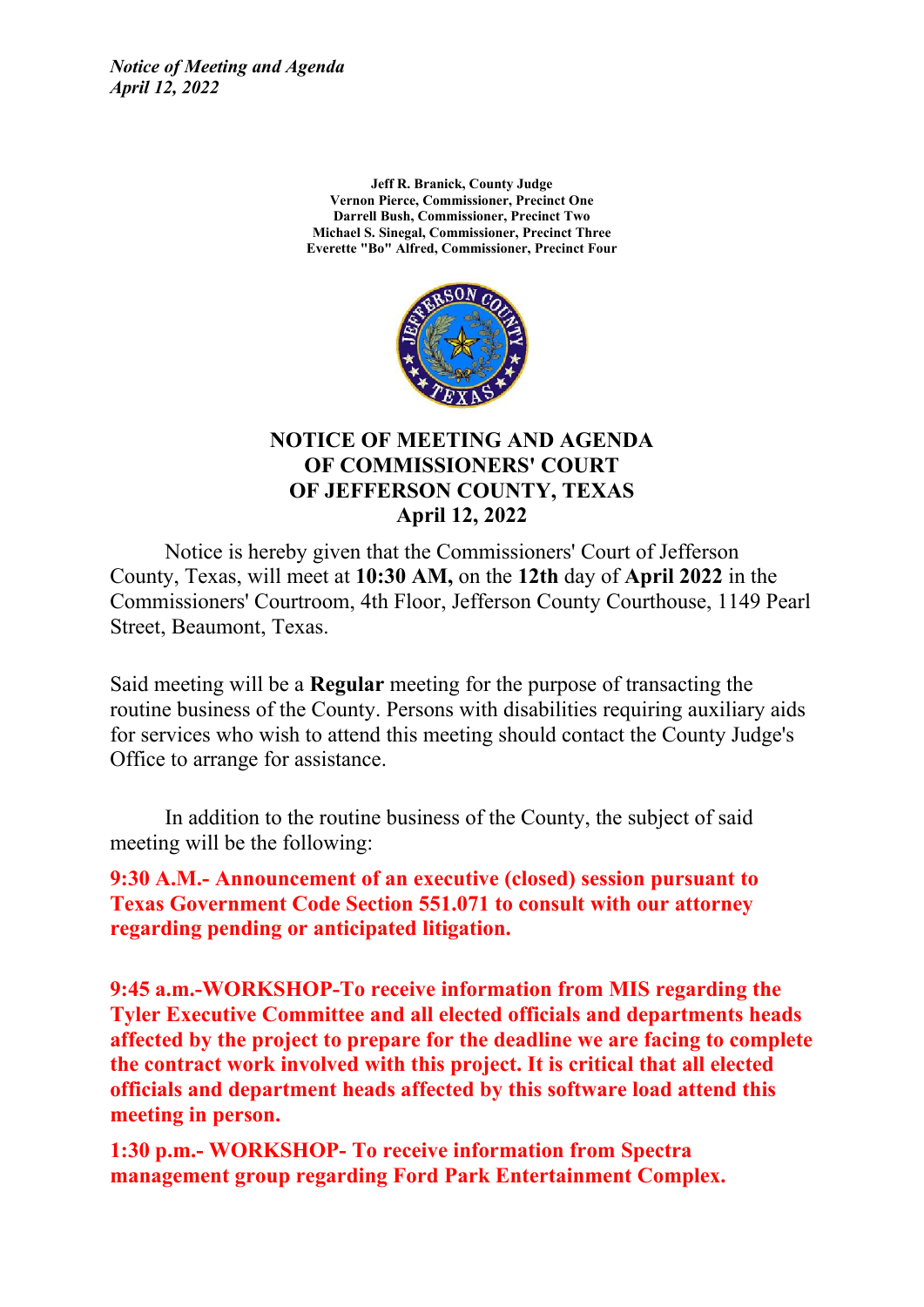*Notice of Meeting and Agenda April 12, 2022*

**2:00 p.m.- Announcement of an executive (closed) session pursuant to Texas Government Code Section 551.0725 to deliberate business and financial issues relating to a contract being negotiated, that deliberation in open meeting, would have a detrimental effect on the Commissioners Court in negotiations with a third person.**

**Jefferson County has taken steps to minimize the exposure of COVID-19 by implementing the following steps to allow the public to view the Commissioner's Court meeting. The following options are available: View live with audio from the County Webpage:**

**https://co.jefferson.tx.us/comm\_crt/commlink.htm Listen to audio by calling 346-248-7799 Meeting ID: 917 160 6532# Participant ID: # The court will also have a question and answer session at the end of the meeting. If you would like to ask any questions of the Court, please be on the phone call. The Court will give a question and answer session at the end of the meeting as time allows. You will be called upon by your last 4 digits of your phone number. If you do not have any questions, you can pass. Please be mindful that the audio portion of this meeting will be of better quality from the website.**

**INVOCATION: Michael S. Sinegal, Commissioner, Precinct Three**

**PLEDGE OF ALLEGIANCE: Everette "Bo" Alfred, Commissioner, Precinct Four**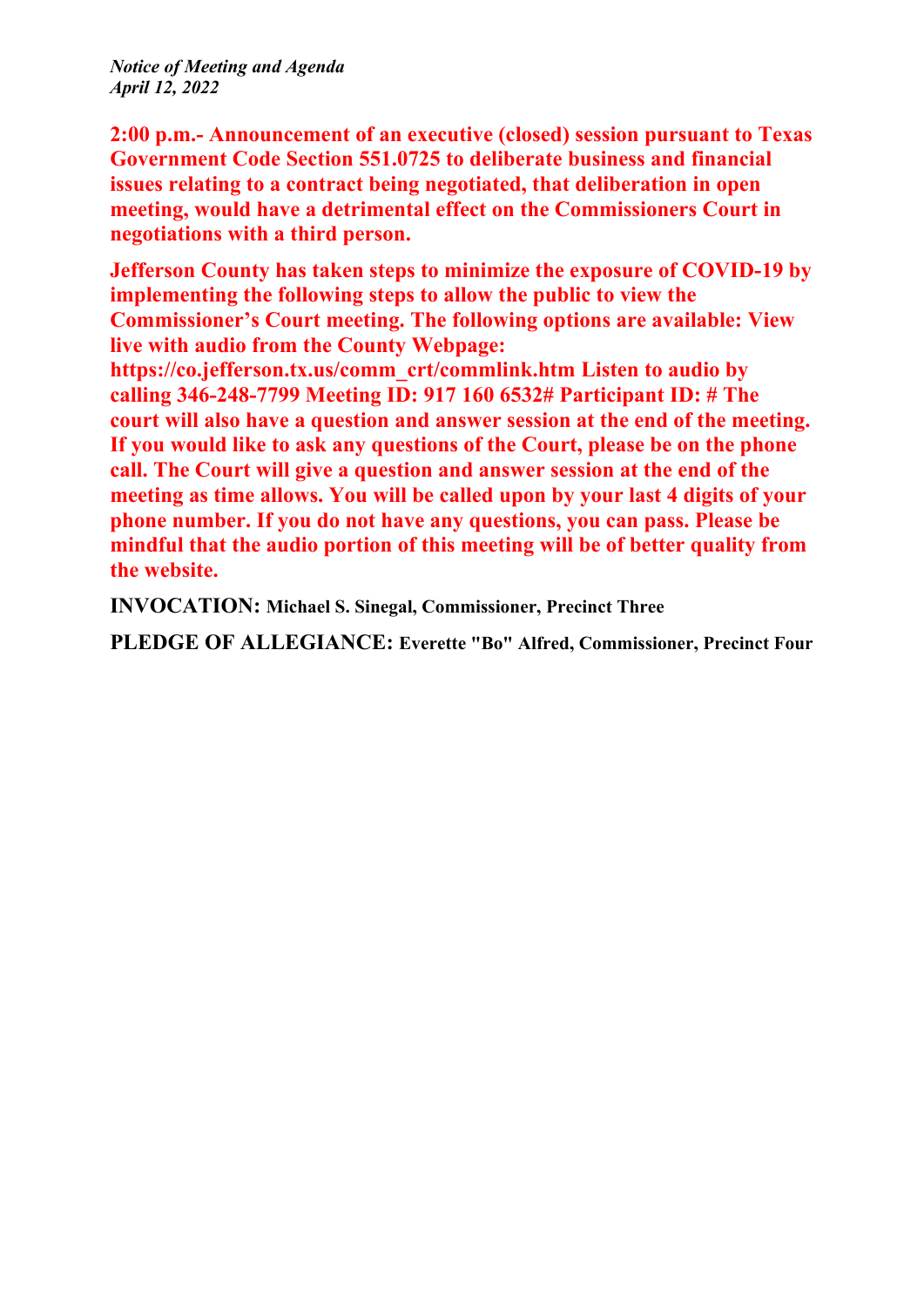# **PURCHASING:**

(a) Receive and file bids for Invitation for Bid (IFB 22-014/JW) Drainage Improvements for Drainage Ditch No. 110-B CDBG-DR (Community Development Block Grant – Disaster Recovery) Program Project for Jefferson County. pursuant to Chapter 262, Texas Local Government Code, the County Purchasing Act and 2 CFR Sections 200.318 – 326. This project is intended to be funded by Community Development Block Grant-Disaster Recovery through the Texas General Land Office (GLO Contract No. 20-065-121-C408).

> Bid - BDS [Construction](http://co.jefferson.tx.us/agenda/agendas_pl/20220412_687/Attachments/Bid%20-%20BDS%20Construction%20dba%20MK%20Constructors%20%28IFB%2022-014%20JW%29.pdf) dba MK Constructors (IFB 22-014 JW).pdf Bid - Brystar [Contracting](http://co.jefferson.tx.us/agenda/agendas_pl/20220412_687/Attachments/Bid%20-%20Brystar%20Contracting%20%28IFB%2022-014%20JW%29.pdf) (IFB 22-014 JW).pdf Bid - Triangle Concrete [Services,](http://co.jefferson.tx.us/agenda/agendas_pl/20220412_687/Attachments/Bid%20-%20Triangle%20Concrete%20Services%2C%20Inc.%20dba%20Triangle%20Civil%20Services%20%28IFB%2022-014%20JW%29.pdf) Inc. dba Triangle Civil Services (IFB 22-014 JW).pdf

- (b) Consider and approve specifications for Invitation for Bid (IFB 22- 023/YS), Term Contract for Insecticides, Herbicides, Spray Adjuvants, and Adulticides for Jefferson County Mosquito Control District. Specifications - IFB 22-023YS Insecticides, Herbicides, Spray Adjuvants, and [Adulticides.pdf](http://co.jefferson.tx.us/agenda/agendas_pl/20220412_687/Attachments/Specifications%20-%20IFB%2022-023YS%20Insecticides%2C%20Herbicides%2C%20Spray%20Adjuvants%2C%20and%20Adulticides.pdf)
- (c) Consider and approve award, and execute, receive and file a contract for Request for Statements of Qualification (RFQ 21-044/JW) Professional Engineering Services for Rehabilitation of Main Terminal HVAC at the Jack Brooks Regional Airport with Sigma Engineers, Inc. for a lump sum amount of \$112,950.00; as shown on Appendix A of the contract document. This project is 100% funded by the Federal Aviation Administration (FAA) Airport Improvement Program (AIP Grant #37); pursuant to Chapter 262, Texas Local Government Code, the County Purchasing Act and 2 CFR Sections 200.318 – 326. Contract - Main Terminal HVAC [JBRA-Sigma](http://co.jefferson.tx.us/agenda/agendas_pl/20220412_687/Attachments/Contract%20-%20Main%20Terminal%20HVAC%20JBRA-Sigma%20Engineers%2C%20Inc.%20%28RFQ%2021-044%20JW%29.pdf) Engineers, Inc. (RFQ 21-044 JW).pdf
- (d) Consider and approve, execute, receive and file a professional services agreement (PROF 22-019/JW) with QED Airport & Aviation Consultants for the preparation of an Independent Fee Estimate (IFE) for Engineering/Architectural Services for Rehab and Update of the Jerry Ware General Aviation Terminal and Aircraft and Fire Fighting Station (ARFF) at the Jack Brooks Regional Airport for a lump sum amount of \$7,770.00 This project is 100% funded by the Federal Aviation Administration (FAA) Airport Improvement Program (AIP Grant #37); pursuant to Chapter 262, Texas Local Government Code, the County Purchasing Act and 2 CFR Sections 200.318 – 326.

(PROF 22-019 JW) IFE for QED-JBRA Terminal & ARFF [Rehab.doc.pdf](http://co.jefferson.tx.us/agenda/agendas_pl/20220412_687/Attachments/%28PROF%2022-019%20JW%29%20%20IFE%20for%20QED-JBRA%20Terminal%20%26%20ARFF%20Rehab.doc.pdf)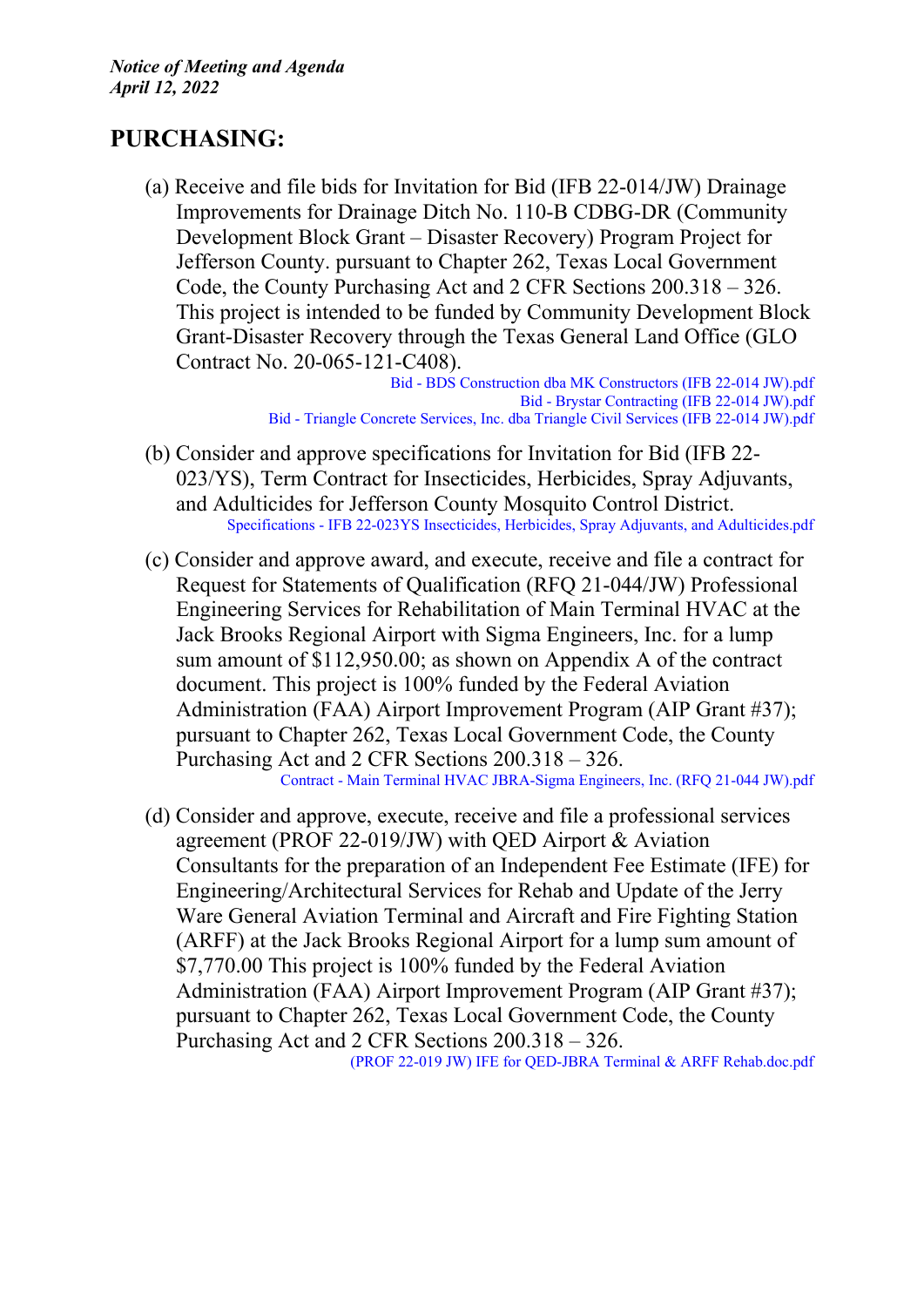(e) Consider and approve, execute, receive and file Change Order No. 1 for Task Order #2 (RFP 21-024/YS), FEMA Grant Management and Insurance Advisory Services for Jefferson County for additional interest in the mitigation elevation projects for an increase of \$33,112.50, bringing the total contract amount from \$20,045.00 up to \$53,157.50; pursuant to Chapter 262, Texas Local Government Code, the County Purchasing Act and 2 CFR Sections 200.318 – 326.

Tidal Basin Task [Order](http://co.jefferson.tx.us/agenda/agendas_pl/20220412_687/Attachments/Tidal%20Basin%20Task%20Order%20.pdf) .pdf

(f) Consider and approve award, execute, receive and file Change Order No. 1 for Contract No. (RFQ) 20-051/JW, Professional Engineering Services for Taylor's Bayou Drainage Improvements – Community Development Block Grant-Disaster Recovery (CDBG-DR) Program Project for Jefferson County with Dannenbaum Engineering Corporation for

additional engineering design services to facilitate Project Option No. 1: Temporary Bridge and Roadway. This option includes building a temporary bridge and approach roadways to allow construction to be maintained at the existing bridge site. This change

order will increase the contract in the amount of \$140,655.00; bringing the total contract amount from \$365,512.73 up to \$506,167.73. Funding for the amount of this change order will be through a 50/50 split of the cost between the County and Drainage District

No. 6. Funding has also been provided (prior to this change order) from the Texas General Land Office (CDBG-DR Grant/Contract No. 20-065-121-C408); pursuant to Chapter 262, Texas Local Government Code, the County Purchasing Act and 2 CFR Sections  $200.318 - 326.$ 

#### Change Order No. 1 (RFQ 20-051 JW) [Dannenbaum-Taylors](http://co.jefferson.tx.us/agenda/agendas_pl/20220412_687/Attachments/Change%20Order%20No.%201%20%28RFQ%2020-051%20JW%29%20Dannenbaum-Taylors%20Bayou.pdf) Bayou.pdf

(g) Execute, receive and file a contract renewal for Invitation for Bid (IFB 19-001/YS), Term Contract for Legal Notices for Jefferson County with Beaumont Enterprise, The Examiner Corp., and Port Arthur News for a third one (1) year renewal from February 16, 2022 to February 15, 2023. Contract Renewal - Beaumont [Enterprise.pdf](http://co.jefferson.tx.us/agenda/agendas_pl/20220412_687/Attachments/Contract%20Renewal%20-%20Beaumont%20Enterprise.pdf) Contract Renewal - Port Arthur [News.pdf](http://co.jefferson.tx.us/agenda/agendas_pl/20220412_687/Attachments/Contract%20Renewal%20-%20Port%20Arthur%20News.pdf)

Contract Renewal - The [Examiner](http://co.jefferson.tx.us/agenda/agendas_pl/20220412_687/Attachments/Contract%20Renewal%20-%20The%20Examiner%20Corp..pdf) Corp..pdf

- (h) Consider and possibly approve the replacement of the Ford Park South Cooling Tower with Industrial and Commercial Mechanical (ICM) in the amount of \$205,000.00 in accordance with Region V ESC HVAC Capital Equipment, Supplies and/or Services #20140501. ICM Jefferson County Ford Park South Cooling [Tower.pdf](http://co.jefferson.tx.us/agenda/agendas_pl/20220412_687/Attachments/ICM%20Jefferson%20County%20Ford%20Park%20South%20Cooling%20Tower.pdf)
- (i) Consider and approve disposition of salvage property as authorized by Local Government Code §263.152 (3), for broken or obsolete items. [Memorandum](http://co.jefferson.tx.us/agenda/agendas_pl/20220412_687/Attachments/Memorandum%20-%20Disposal%20of%20Salvage%20Property.pdf) - Disposal of Salvage Property.pdf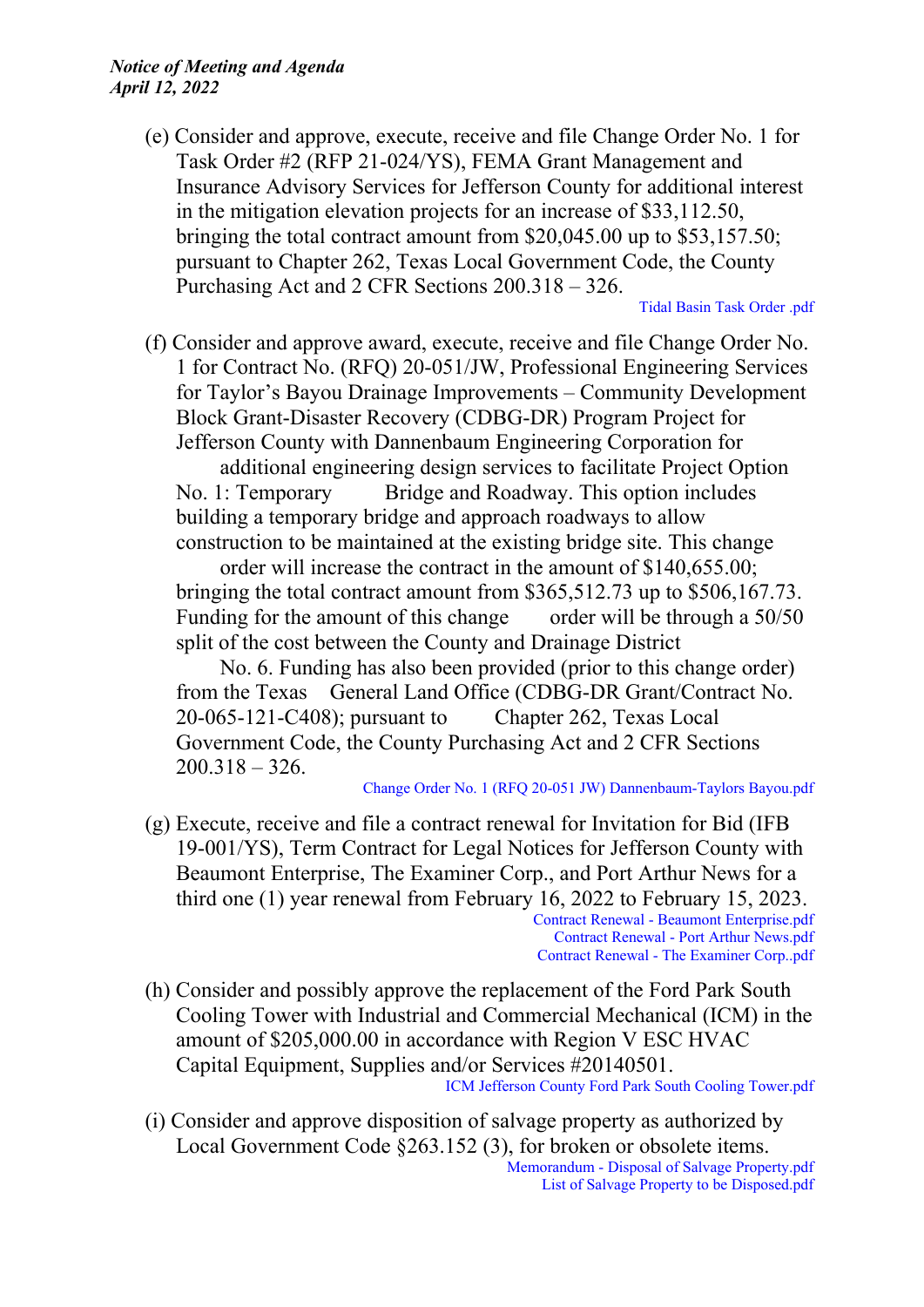# **COUNTY AUDITOR:**

(a) Consider and approve budget amendment – Jail - additional cost for overtime.

| 120-3062-423-2003 | <b>EMPLOYEES' INSURANCE</b> |              | \$350,000.00 |
|-------------------|-----------------------------|--------------|--------------|
| 120-3059-421-1043 | <b>DEPUTIES</b>             |              | \$150,000.00 |
| 120-3062-423-1098 | <b>OVERTIME ALLOWANCE</b>   | \$500,000.00 |              |

ccJail [-040522.pdf](http://co.jefferson.tx.us/agenda/agendas_pl/20220412_687/Attachments/ccJail%20-040522.pdf)

(b) Consider and approve budget amendment – Service Center – additional cost for repairs.

| 120-9999-415-9999 | CONTINGENCY APPROPRIATION |             | \$50,000.00 |
|-------------------|---------------------------|-------------|-------------|
| 120-8095-417-4008 | AUTOMOBILES AND TRUCKS    | \$50,000.00 |             |

[ccServiceCenter](http://co.jefferson.tx.us/agenda/agendas_pl/20220412_687/Attachments/ccServiceCenter%20-040522.pdf) -040522.pdf

(c) Consider and approve budget amendment – County Court at Law II – additional cost for indigent defense.

| 110-2027-412-5055 | <b>PETIT JURORS</b>    |                               | \$60,000.00                             |
|-------------------|------------------------|-------------------------------|-----------------------------------------|
| 120-2052-412-5072 | I PAUPER ATTORNEY FEES | \$60,000.00                   |                                         |
|                   | $\sqrt{ }$             | $\overline{a}$ $\overline{a}$ | $\mathbf{H}$ $\alpha$ $\alpha$ $\alpha$ |

[ccCountyCourt@Law](http://co.jefferson.tx.us/agenda/agendas_pl/20220412_687/Attachments/ccCountyCourt%40Law%20II%20-040522.pdf) II -040522.pdf

(d) Consider and approve budget amendment – County Court at Law III – additional cost for indigent defense.

| 110-2027-412-5055 | PETIT JURORS                |               | \$50,000.00 |
|-------------------|-----------------------------|---------------|-------------|
| 120-2053-412-5072 | <b>PAUPER ATTORNEY FEES</b> | l \$50,000.00 |             |

[ccCountyCourtALaw](http://co.jefferson.tx.us/agenda/agendas_pl/20220412_687/Attachments/ccCountyCourtALaw%20III%20-040522.pdf) III -040522.pdf

- (e) Consider and approve, and ratify electronic disbursement for \$1,500,000.00 to Southeast Texas Regional Planning Commission for payment of claims.
- (f) Receive and file Single Audit for Jefferson County, Texas for the Fiscal Year Ended September 30, 2021.

[ccSingleAudit](http://co.jefferson.tx.us/agenda/agendas_pl/20220412_687/Attachments/ccSingleAudit%20YearEnded%20Sept.2021%20-040522.pdf) YearEnded Sept.2021 -040522.pdf

(g) Consider and approve budget transfer – Road & Bridge Pct.  $4-3$ computers and add cost for fuel.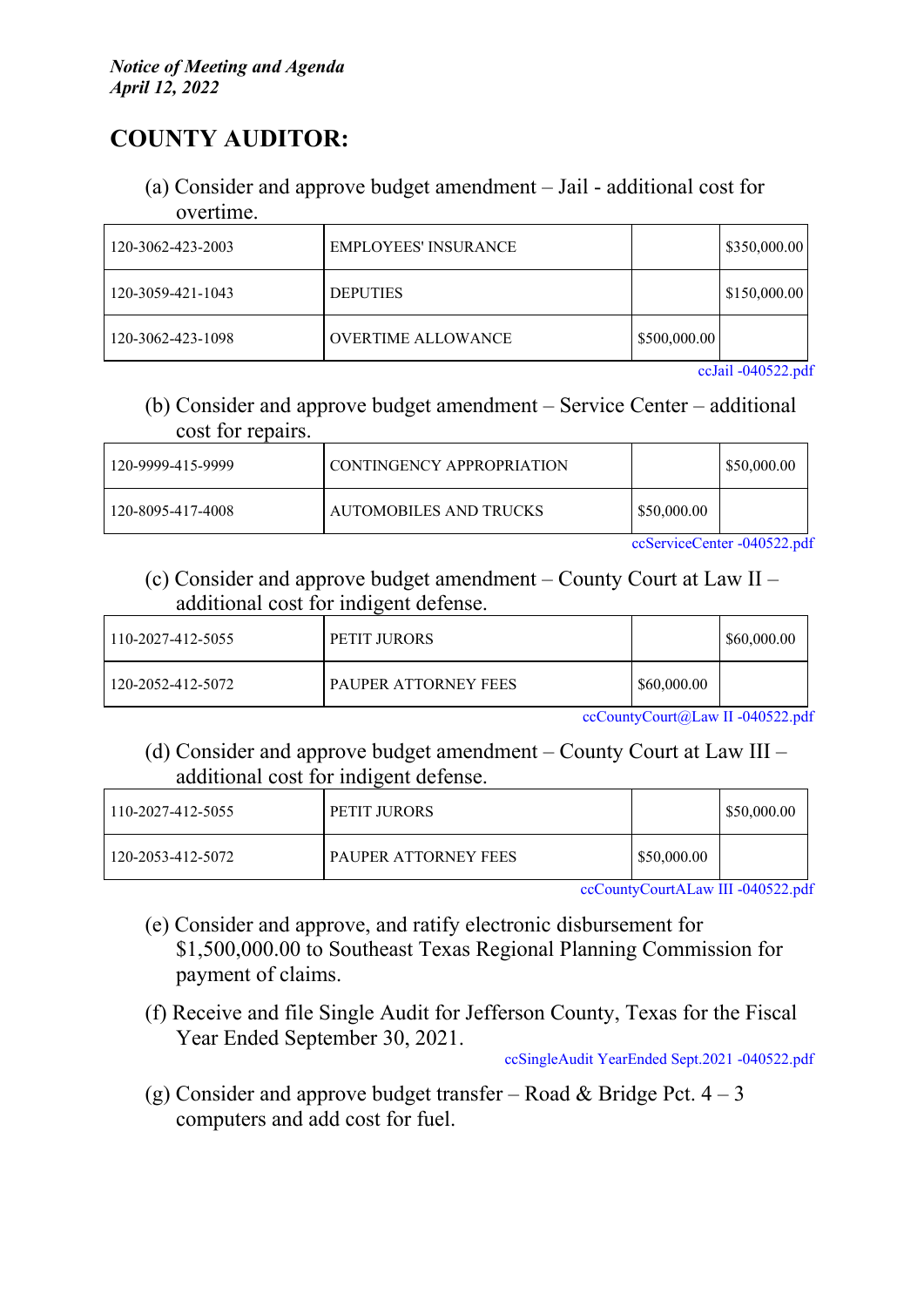| 114-0402-431-1028 | <b>LABORERS</b>           |             | $\frac{$24,100.00}{ }$ |
|-------------------|---------------------------|-------------|------------------------|
| 114-0405-431-3034 | DIESEL FUEL               | \$20,000.00 |                        |
| 114-0409-431-6002 | <b>COMPUTER EQUIPMENT</b> | \$4,100.00  |                        |

ccR&B Pct4 [-040522.pdf](http://co.jefferson.tx.us/agenda/agendas_pl/20220412_687/Attachments/ccR%26B%20Pct4%20-040522.pdf)

(h) Regular County Bills – check #493701 through check #493928 (04/05/22) and check #493929 through check #494199 (04/12/22).

> [0493701\\_0493928.pdf](http://co.jefferson.tx.us/agenda/agendas_pl/20220412_687/Attachments/0493701_0493928.pdf) 0493929<sup>-</sup>0494199.pdf

# **COUNTY AIRPORT:**

(a) Consider, possibly approve and authorize the County Judge to execute a Lease Amendment between Jefferson County and Stone Oak. The amendment removes Hangar Unit #2 from their lease agreement.

2nd [Amendment](http://co.jefferson.tx.us/agenda/agendas_pl/20220412_687/Attachments/2nd%20Amendment%20to%20Lease%20Agreement%20Hangar%207%20Stone%20Oak.pdf) to Lease Agreement Hangar 7 Stone Oak.pdf

# **COUNTY COMMISSIONERS:**

(a) Consider and possibly appoint Joel E. Levingston, Jr. to the Board of Commissioners for Jefferson County Drainage District No. 3 to fulfill the unexpired term of LeRoy McCall Jr. (This is the appointment of Commissioner Sinegal.)

LETTER FROM [COMMISSIONER](http://co.jefferson.tx.us/agenda/agendas_pl/20220412_687/Attachments/LETTER%20FROM%20COMMISSIONER%20SINEGAL%20APPOINTMENT%20OF%20JOEL%20E%20LEVINGSTON%20JR.pdf) SINEGAL APPOINTMENT OF JOEL E LEVINGSTON JR.pdf

- (b) Consider and possibly appoint the members to, and call the first meeting of the Jefferson County Adult Sexual Assault Response Team (SART) in accordance with Subchapter J, Chapter 351, Local Government Code. Person who have agreed to serve at this time are: Sheriff Zena Stephens (or designee) Chief Jimmy Singletary, Beaumont P.D (or designee) District Attorney (or designee) Victims Assistance, Misty Craver (or designee) Baptist Hospital Behavioral Health Center , Garrett Craver (or designee) Tracie Middleton, Crisis Intervention Coordinator, Crisis of Southeast Texas, Inc.
- (c) Consider and possibly approve a Proclamation for Sexual Awareness Month.

[PROCLAMATION](http://co.jefferson.tx.us/agenda/agendas_pl/20220412_687/Attachments/PROCLAMATION%20FOR%20SEXUAL%20ASSAULT%20AWARENESS%20MONTH%281%29.pdf) FOR SEXUAL ASSAULT AWARENESS MONTH(1).pdf

(d) Consider and possibly approve a Resolution for Fair Housing Month. RESOLUTION FOR FAIR HOUSING [MONTH\(2\).pdf](http://co.jefferson.tx.us/agenda/agendas_pl/20220412_687/Attachments/RESOLUTION%20FOR%20FAIR%20HOUSING%20MONTH%282%29.pdf)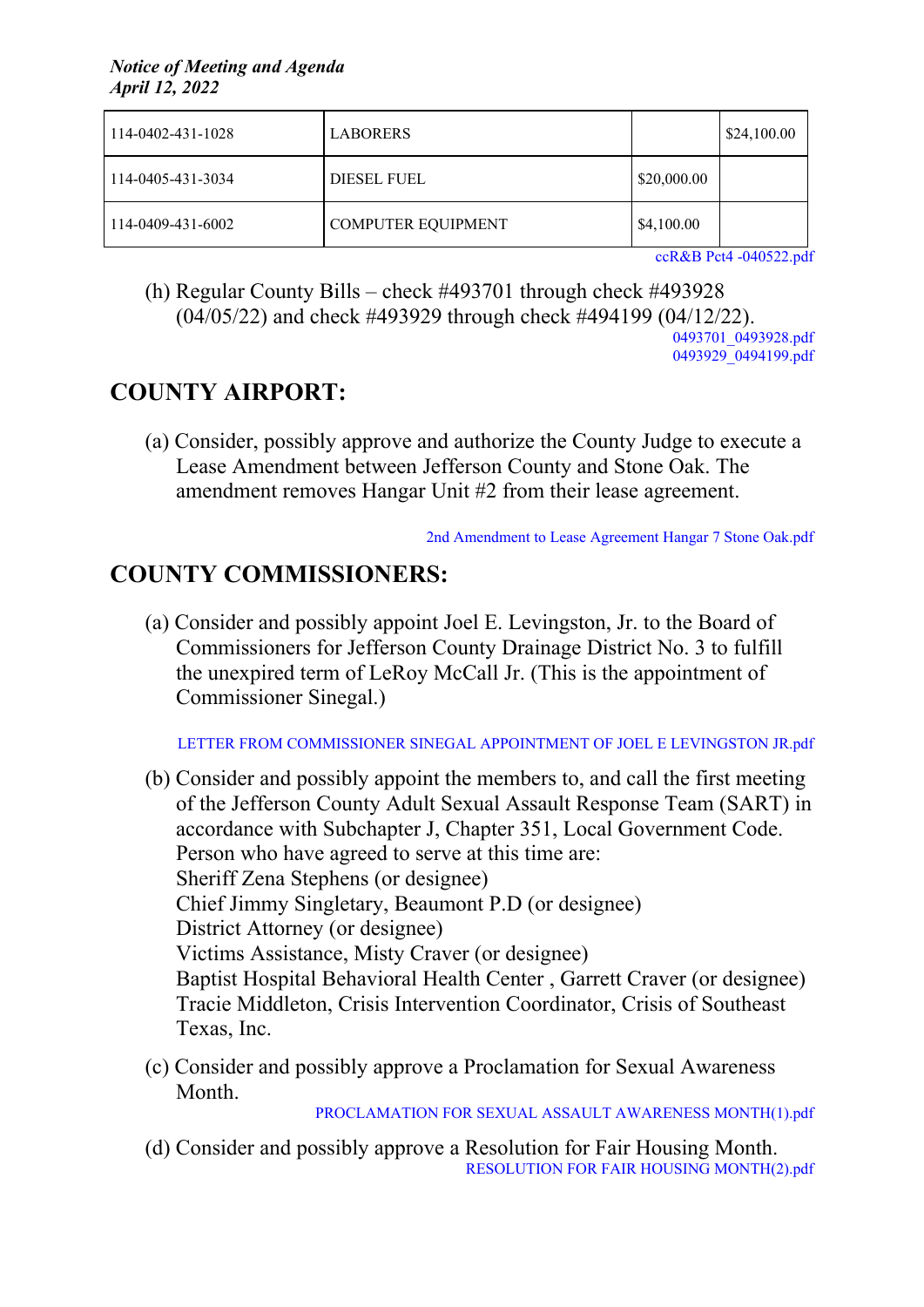(e) Consider, possibly approve, authorize the County to execute, receive and file executed Demolition Waiver for the City of Port Arthur for an unsafe property located at 2628 Rev. Ransom Howard aka 7th Street, Port Arthur, TX.

[DEMOLITION](http://co.jefferson.tx.us/agenda/agendas_pl/20220412_687/Attachments/DEMOLITION%20WAIVER%20FOR%20THE%20CITY%20OF%20PORT%20ARTHUR%20AT%202628%20REV%20RANSOM%20AKA%207TH%20ST%20.pdf) WAIVER FOR THE CITY OF PORT ARTHUR AT 2628 REV RANSOM AKA 7TH ST .pdf

(f) Consider, possibly approve an Order of Appointment of Justin Chesson as Justice of the Peace, Precinct 4, effective May 3, 2022, the date of resignation of Travis McCall, pursuant to the provisions of Texas Local Government Code Sec. 87.042.

ORDER OF [APPOINTMENT](http://co.jefferson.tx.us/agenda/agendas_pl/20220412_687/Attachments/ORDER%20OF%20APPOINTMENT%20FOR%20JUSTIN%20CHESSON.pdf) FOR JUSTIN CHESSON.pdf

(g) Receive and file Oath of Office and Statement of Officer of Justin Chesson to the position of Justice of the Peace, Precinct 4, to fulfill the unexpired term of Judge Travis McCall, retired, pursuant to Sec. 87.042 (a), Texas Local Government Code.

OATH OF OFFICE FOR JUSTIN [CHESSON.pdf](http://co.jefferson.tx.us/agenda/agendas_pl/20220412_687/Attachments/OATH%20OF%20OFFICE%20FOR%20JUSTIN%20CHESSON.pdf) STATEMENT OF OFFICER FOR JUSTIN [CHESSON.pdf](http://co.jefferson.tx.us/agenda/agendas_pl/20220412_687/Attachments/STATEMENT%20OF%20OFFICER%20FOR%20JUSTIN%20CHESSON.pdf)

(h)

Conduct a public hearing to consider designating the Raman Project facility in/near Beaumont, TX as a reinvestment zone, pursuant to Sec. 312. 401, Tax Code (The Property Redevelopment and Tax Abatement Act).

(i) Consider, possibly approve and authorize the County Judge to execute a tax abatement agreement for the Raman Project facility in/near Beaumont, TX pursuant to Sec. 312. 401, Tax Code (The Property Redevelopment and Tax Abatement Act). ORDER DESIGNATING A [REINVESTMENT](http://co.jefferson.tx.us/agenda/agendas_pl/20220412_687/Attachments/ORDER%20DESIGNATING%20A%20REINVESTMENT%20ZONE%20AND%20TAX%20ABATEMENT%20FOR%20THE%20RAMAN%20PROJECT%20.pdf) ZONE AND TAX ABATEMENT FOR THE RAMAN

```
PROJECT .pdf
(k) Consider, possibly approve, authorize the County to execute, receive and
```
file Amendment to Naming and Advertising Rights Agreement (Extension). (For Ford Park)

#### AMENDMENT TO NAMING AND [ADVERTISING](http://co.jefferson.tx.us/agenda/agendas_pl/20220412_687/Attachments/AMENDMENT%20TO%20NAMING%20AND%20ADVERTISING%20RIGHTS%20FOR%20FORD%20PARK.pdf) RIGHTS FOR FORD PARK.pdf

(j) Consider, possibly approve, authorize the County Judge to execute, receive and file executed Interlocal Agreement between Jefferson County and the City of Groves for street repairs in Precinct 2 Pursuant to Chapter 791, Government Code.

[INTERLOCAL](http://co.jefferson.tx.us/agenda/agendas_pl/20220412_687/Attachments/INTERLOCAL%20AGREEMENT%20BETWEEN%20JEFFERSON%20COUNTY%20AND%20THE%20CITY%20OF%20GROVES%20.pdf) AGREEMENT BETWEEN JEFFERSON COUNTY AND THE CITY OF GROVES .pdf

(m) Consider and possibly approve Resolution regarding funding commitment for the Mesquite Point Public Boat Ramp Project at Umphrey State Park.

[RESOLUTION](http://co.jefferson.tx.us/agenda/agendas_pl/20220412_687/Attachments/RESOLUTION%20REGARDING%20MESQUITE%20POINT%20PUBLIC%20BOAT%20RAMP.pdf) REGARDING MESQUITE POINT PUBLIC BOAT RAMP.pdf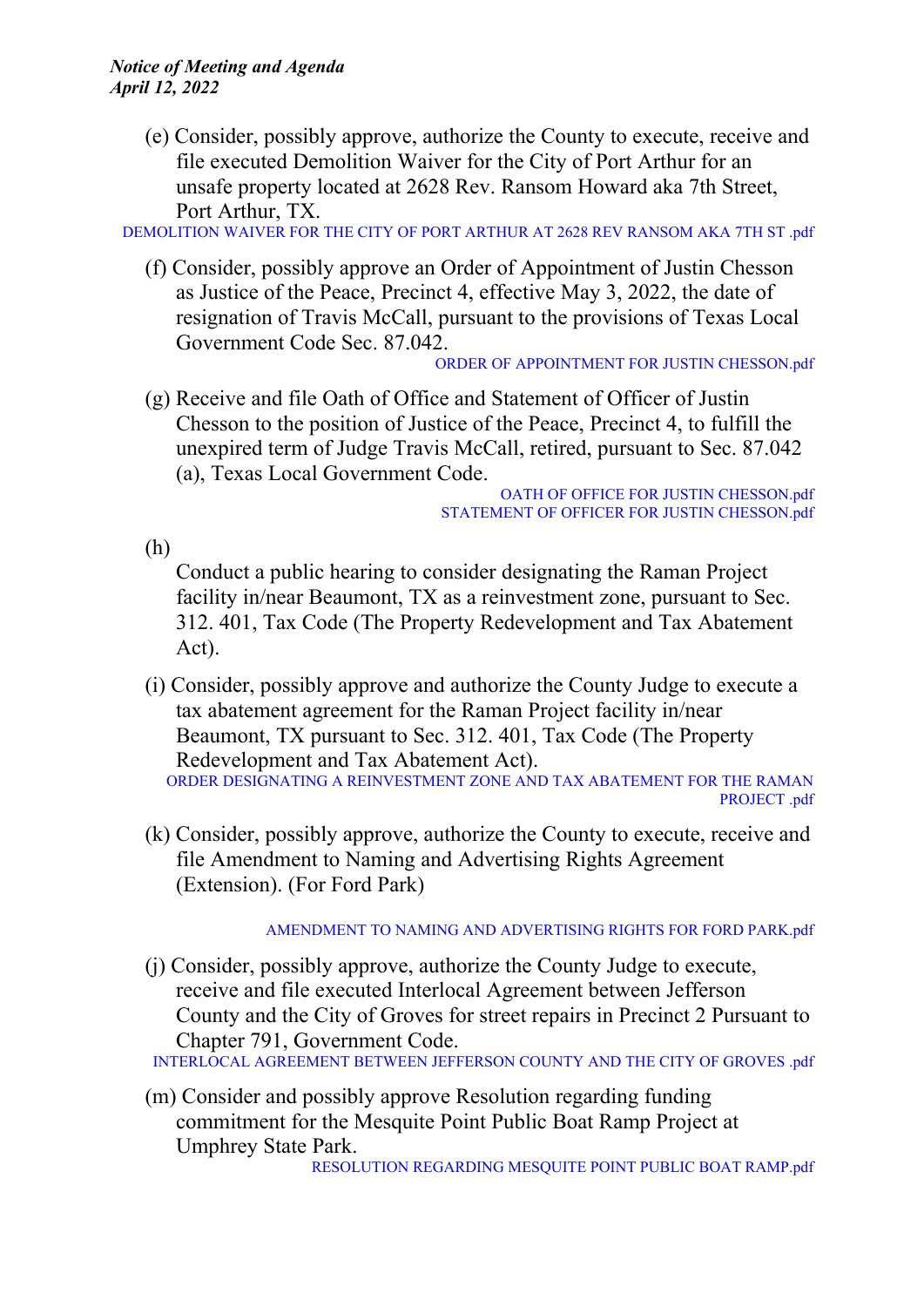(n) Consider, possibly approve, authorize the County Judge to execute, receive and file executed Interlocal Agreement between Jefferson County and the City of Nederland for street repairs in Precinct 2 Pursuant to Chapter 791, Government Code.

INTERLOCAL AGREEMENT BETWEEN JEFFERSON COUNTY AND THE CITY OF [NEDERLAND.pdf](http://co.jefferson.tx.us/agenda/agendas_pl/20220412_687/Attachments/INTERLOCAL%20AGREEMENT%20BETWEEN%20JEFFERSON%20COUNTY%20AND%20THE%20CITY%20OF%20NEDERLAND.pdf)

(l) Consider, possibly approve, authorize the County Judge to execute, receive and file executed Interlocal Agreement between Jefferson County and the City of Port Neches for street repairs in Precinct 2 Pursuant to Chapter 791, Government Code.

[INTERLOCAL](http://co.jefferson.tx.us/agenda/agendas_pl/20220412_687/Attachments/INTERLOCAL%20AGREEMENT%20BETWEEN%20JEFFERSON%20COUNTY%20AND%20THE%20CITY%20OF%20PORT%20NECHES.pdf) AGREEMENT BETWEEN JEFFERSON COUNTY AND THE CITY OF PORT NECHES.pdf

# **TAX OFFICE:**

(a) Consider and approve property tax refund to Southeast Texas Pipelines LLC c/o BASF Tax Dept. in the amount of \$14,782.81 in accordance with Property Tax Code 31.11.

[Refund-Southeast](http://co.jefferson.tx.us/agenda/agendas_pl/20220412_687/Attachments/Refund-Southeast%20Texas%20Pipelines%20LLC%20c_o%20BASF%20Tax%20Dept%20%2414%2C782.81.pdf) Texas Pipelines LLC c\_o BASF Tax Dept \$14,782.81.pdf

### **CRIME LAB:**

(a) Consider and possibly approve out of state travel for Emily Esquivel of the Crime Lab to assist with the ANSI-ASQ National Accreditation Board (ANAB) laboratory assessment of the Oregon State Police Forensic Services Division. Travel is funded by ANAB and at no cost to the County.

OUT OF STATE TRAVEL FOR EMILY [ESQUIVEL](http://co.jefferson.tx.us/agenda/agendas_pl/20220412_687/Attachments/OUT%20OF%20STATE%20TRAVEL%20FOR%20EMILY%20ESQUIVEL%20TO%20OREGON%20STATE%20POLICE%20FORENSIC%20SERVICES%20.pdf) TO OREGON STATE POLICE FORENSIC SERVICES [.pdf](http://co.jefferson.tx.us/agenda/agendas_pl/20220412_687/Attachments/OUT%20OF%20STATE%20TRAVEL%20FOR%20EMILY%20ESQUIVEL%20TO%20OREGON%20STATE%20POLICE%20FORENSIC%20SERVICES%20.pdf)

## **ENGINEERING DEPARTMENT:**

(a) Consider and possibly approve a Replat of a Portion of Lot 2, Blk, Range "K" Port Arthur Land Company volume 1 page 22, MRJCT, into Lots 2A - 2B, Part of the T. & N.O. No. 3 Survey Jefferson County, Texas. This property is located on Beauxart Garden Road in Precinct #2 and is in the City of Nederland E.T.J. This plat has met all of Jefferson County's platting requirements.

April 12, 2022 -Replat [Portion](http://co.jefferson.tx.us/agenda/agendas_pl/20220412_687/Attachments/April%2012%2C%202022%20-Replat%20Portion%20of%20Lot%202.pdf) of Lot 2.pdf

(b) Consider and possibly approve a Replat of a Portion of Lot 10, Theo. F. Koch Subdivision, Vol. 2, Page 113, J.C.M.R., into Lots 1 -4, part of the B.A. Vacocu League, Abstract No. 53. Property is located off of Englin Road in Precinct #3. This plat is not within any ETJ and has met all of the Jefferson Counties platting requirements.

April 12, 2022 -Replat [Portion](http://co.jefferson.tx.us/agenda/agendas_pl/20220412_687/Attachments/April%2012%2C%202022%20-Replat%20Portion%20of%20Lot%2010.pdf) of Lot 10.pdf